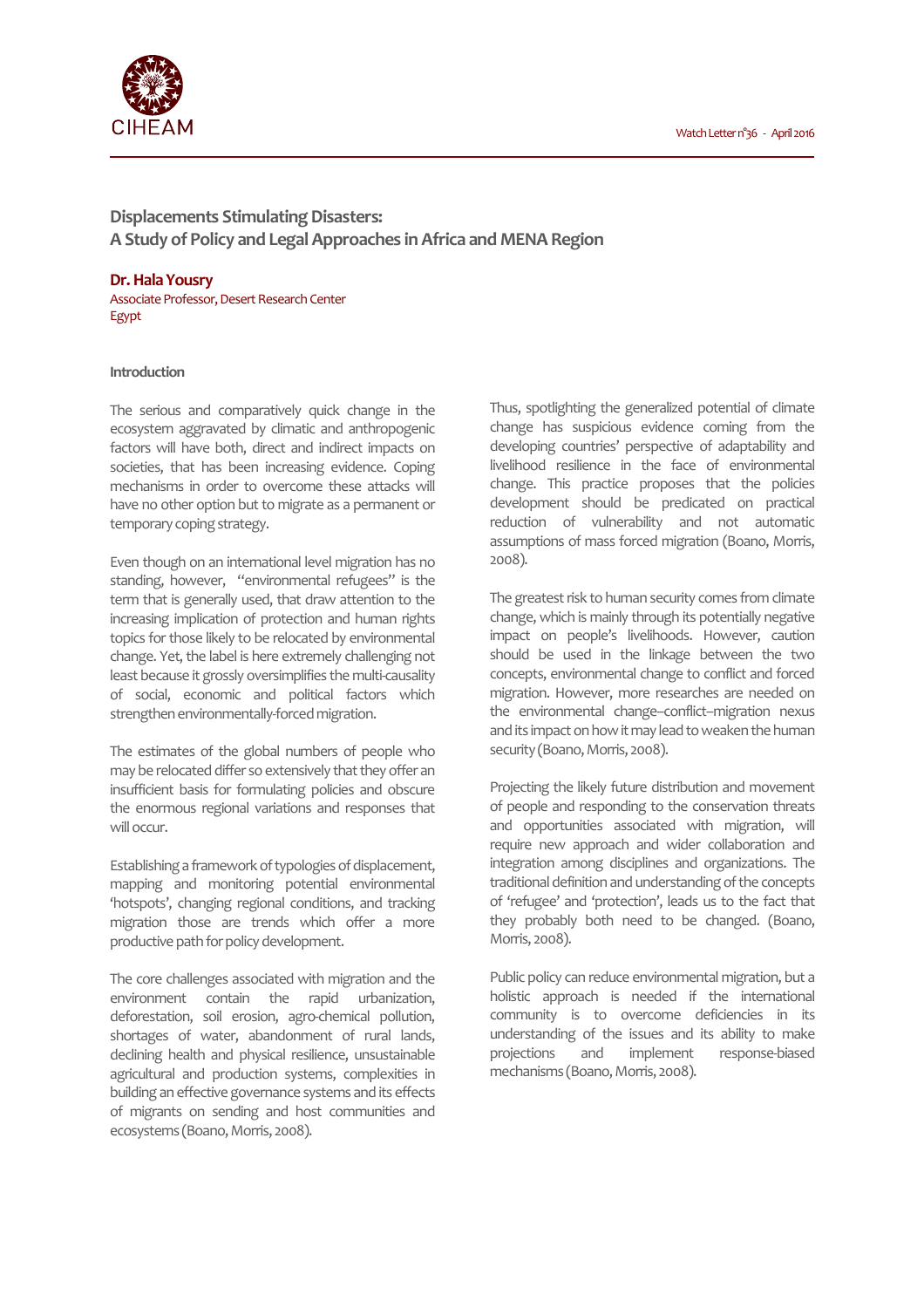

In 1995, of the 25 million environmental refugees were roughly five million refugees in the African Sahel, where ten million people had fled from latest drought, only half of them returned home. Another four million refugees, out of eleven million refugees of all types, were in the Horn of Africa including Sudan. Hence, in other parts of Sub-Saharan Africa, 80 million people were measured to be semi-starving mainly because of environmental factors; seven million people had been forced to migrate to get relief food.

In the beginning of 2000, Sudan marked eight million people who were legitimately considered at the edge of starvation, beside six million in Somalia and three million in Kenya, in addition to several million others in other countries. A sizeable - though undocumented percentage of these could be regarded as environmental refugees. (Myers, 2005)

Forced displacement for environmental reasons is not a recent incident. The cause behind waves of outmigration and/or quarrels throughout history was the shortage of land resources and environmental deprivation. Resettlement, and population movement in general, is part of human history and a significant adaptive mechanism. Hence, it has always been complex to distinguish between environmental refugees and economic migrants (Boano, Morris, 2008).

However, there are two factors for distinguish between the present era and the foreseeable future. Firstly, the global scale of environmental change and thus the potential impacts it will have, such as forced migration, are new phenomena. No longer will these factors be episodic or localized. Secondly, human agency is unarguably at the center of environmental change and the potential to respond to it.

Recognizing these facts, policy responses at all levels of governance is underlying theme that proactive policies to support resilience, adaptation and sustainability of livelihoods are the best means to respond to the specter of environmental refugees. (Boano, Morris, 2008).

# **Rights and Human Security**

Regardless of the recognition of an international status, the issues of rights for those who are environmentally displaced and associated questions of human security are urgent matters of policy.

Davis (2001) argues that famine is frequently triggered by drought, but caused by the way political and economic systems deprive people of their entitlements to natural resources. Following Sen's iconic work, most analyses of famines now identify the issues of rights in relation to poverty, inequality, market and policy failures, as the deeper causes of what ostensibly seem to be 'natural' disasters. As in the case of famine, so too in most areas of environmental change, recognizing the role of human agency and the need for states to articulate and address the protection of rights in relation to environmental stresses leading to displacement, is a pressing issue.

The case is reinforced by the likelihood that the majority of environmentally induced migrants may be IDPs rather than refugees. The protection of rights may be a much more profitable route to follow than the problematic call for an international status.

In support of a rights-based approach set within the context of multi-causality, the related concept of human security is also a useful framework for policy development. In terms of environmental change, human security can be considered as a people-cantered concept enabling individuals and communities to respond to change, whether by reducing vulnerability or by challenging the drivers of environmental change (GECHS 1999). The concept is valuable because environmental change does not undermine human security in isolation from a broader range of social factors such as: poverty, the degree of state support to a community, access to economic opportunities, the effectiveness of decision-making processes and the extent of social cohesion within and surrounding vulnerable groups.

The majority of the world's refugees estimated to be around 14.1 million people in the countries. By the end of 1999, the Middle East was the most receiving region with the largest number of them (5.8 million), followed by Africa with 3.1 million. Women and children formulated more than 80% of the refugees. According to estimates in 1999, The top ten sending countries were: Palestine, Afghanistan, Iraq, Sierra Leone, Somalia, Sudan, Yugoslavia, Angola, Croatia, and Eritrea (Natalia Bendo Cofeter sited from 9)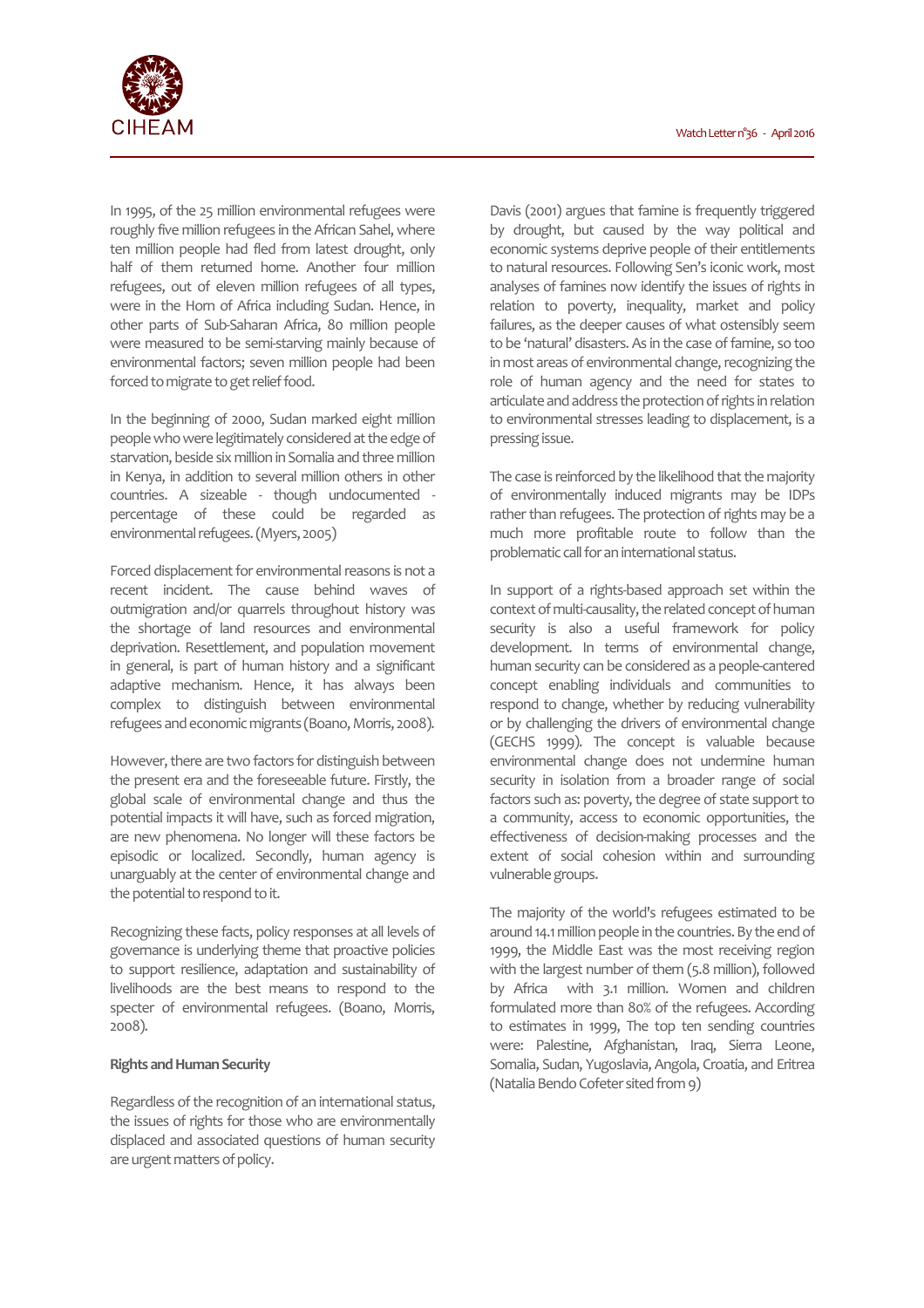

Human rights are not exclusive to citizens or nationals, refugees also have the right for protection under human rights law, including socio-economic and cultural rights. There is a unit under the UNHCR that focuses on the issue of the protection of refugees in countries of asylum or "host countries", but it also discusses the impact of the socio-economic and cultural rights violations of refugee from their country. It also addresses the issue of the socio-economic and cultural rights protection of refugees fleeing to countries of asylum and on their return to country of origin.

Some rights and forms of legal protection for refugees with regard to socio-economic and cultural rights, are stated hereunder:

- International and regional conventions on refugees: such as the United Nations Convention for Refugees, the Convention of African Unity for African refugees and Cartagena Declaration on Refugees;
- International Convention for human rights, in particular the International Covenant on Economic Social and Cultural Rights;
- National Laws and Regulations.

# **International Protection for the Refugees' Economic, Social and Cultural Rights in the Host Countries**

According to the United Nations Convention for refugees, socio-economic and cultural rights of refugees are not considered humanitarian aid but an obligation. Yet, but as will be demonstrated below, the United Nations Convention on the refugees does not contain but a limited amount of protection for these rights.

Thus, most of the articles of the United Nations Refugee Convention emphasize the equality in employment, entrepreneurship and social services for refugees. They should be given the best possible treatment as that of the non-citizens in the same circumstances. Restrictions do not apply on the employment of non-citizens refugees who have stayed in the host country more than three years, or married to citizens of the host country, or who have children carrying nationality of the country. Refugees who seek to engage in private businesses should also be given the best possible treatment, not less favorable than that given to normal citizens put in the same circumstances.

With regard to housing, education aspects that are subjected to the supervision of the public authorities, with the exception of primary education, the refugees should be granted the best possible treatment, so that it is not less than that provided to all other foreigners. Concerning primary education, general aid and the consumption of rare products, the refugees must be granted an even better treatment. It seems that the refugees are only allowed to practice the minimum basic protection of their economic, social and cultural rights in the same way as non-citizens in general. This seems to be the situation which completely consistent and the concern of the United Nations High Commissioner for Human Rights about the narrow interpretation of the term "refugee" applied by many countries. From a human rights perspective, the citizens or non-citizens, whether run away from persecution or armed conflict, or the risk of life-threatening or of extreme poverty, it is their right to enjoy a minimum of human rights and minimum standards treatment.

### **Domestic legislation Refugees in the host countries**

Refugees as all citizens have the right to enjoy an adequate standard of living, including adequate food and appropriate shelter, in addition to physical and mental health. Therefore the first commitment from States according to the Refugees Conventions is not to send them back to their countries where they may face the risk of persecution. Therefore internationally it is considered as an alternative to the protection that should be provided by the state of nationality of the individual.

Natural disasters and other reasons put the refugees in a situation of the need of medical treatment, without money or source of livelihood, in addition to them not speaking the language of the host country and sometimes surrounded by rejection and hatred from these countries' citizens. They are particularly vulnerable to exploitation and violence during the period of their trip, as well as during their stay in the host country. In some other cases, the refugees lose the financial supporter of the family which symbolizes psychological suffering and enormous difficulties to them. We should not forget that about 80% of refugees in the world are women and the majority of them are widows and children. As noted in the United Nations High Commissioner for Human Rights being a refugee means more than a just foreigner. It means that he/ she relies on others for basic needs such as food, clothing and shelter.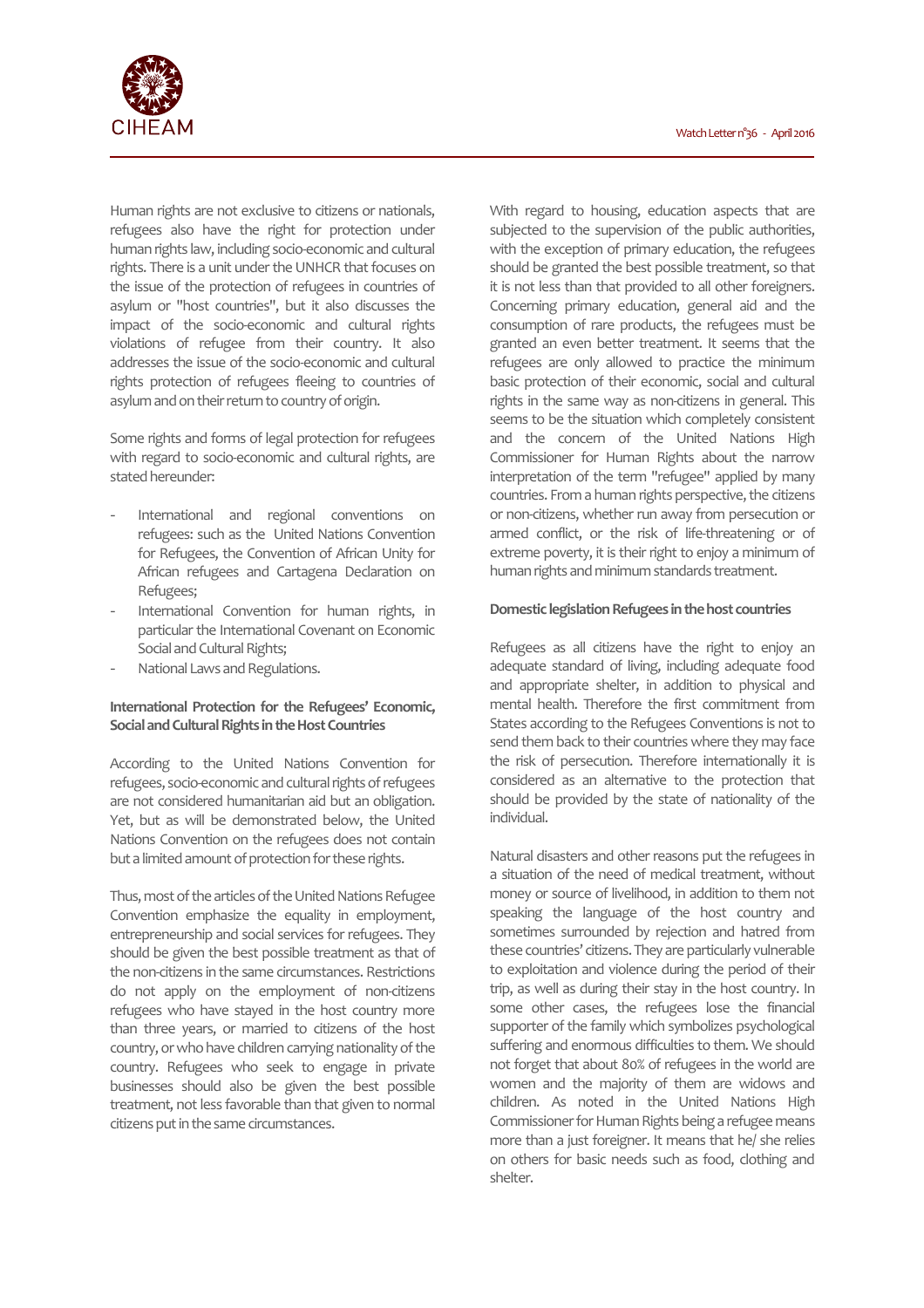

The refugees are not a homogeneous group, and their practical experiences and problems do vary from each other depending on their country of origin and their cultures. But no matter how different backgrounds and places where refugees are coming from, they always face the same problem, namely, that their economic, social and cultural rights are at risk. Most of the time, they may have limited opportunities for paid work, especially when the refugees camps are in remote and/ or poor areas in the host country. On the other hand, having refugees in one place may facilitate their access to food, education and medical services provided by the host country and/ or international organizations and non-governmental organizations.

In some parts of the world, as in many western countries, for example, refugees' lives are not restricted to the refugee camps, but they face the complex legal mechanisms to request refugee status, and get work permit, and take advantage of the services provided by the state in the host country. They also face linguistic problems which prevents their integration in the host country and limit their understanding of the systems. Other refugees suffer from health problems or psychological traumas that prevent them from finding a job that is suitable to their conditions.

# **Local protection for the refugees' economic, social and cultural rights**

Economic, social and cultural rights of refugees can be protected through local legislation in the host country; including the constitutional provisions that often apply to citizens of the country and others; as well as national laws. In addition to the legal justification for the use of local legal provisions, it is very essential to deal with the social and economic needs within the economic, social and cultural rules of the host society. This may be an important tool to ensure the good treatment provided to all refugees and non- refugees.

In recent years, the flow of refugees especially to the least developed countries led these movements to exhaust the host countries economies, resources and environments to a large extent. Even in the developed countries, refugees are usually regarded as the reason behind the unacceptable financial burdens over host citizens.

There might be positive effects of hosting refugees, as in fact they might promote the economic, social rights and cultural life of the host community. Yet, conflicts may occur when governments differentiate between citizens and refugees in applying their rights.

### **The Literature Review Analysis**

There is a narrow interpretation for the legal term "refugee", which affects their economic, social and cultural rights, according to international law.

Strong and inter-disciplinary approach should be legalized and implemented across borders with all stakeholders in the refugee's cycles. Those stakeholders are national governments, UN organizations (particularly UNHCR, UNEP, UNDP, IOM), the World Bank and INGOs in order to develop international rules and regulations binding to this.

In reality, there is no clear classifications for all refugees according to the real reason behind their migration either for political reasons or economical or social or even environmental beside it might be more than one reason at a time. This is one the challenges for the refuges typology and the dilemma of monitoring the dynamics of their mobility and settlement either in the by-pass or host countries. Since some countries in MENA region plays the role of pass country such as Egypt.

There is a need for a new convention or treaty to fulfill the gap between protection, security and social rights rather than governmental minimum basic needs taking into consideration the environmental aspects.

#### **Conclusion**

Ideally and legally, refugees should not remain refugees forever. They must eventually reach more stability in their legal status, either stability in the host country or in a third country, through the acquisition of nationality or to return voluntarily to their places of origin. While the United Nations Convention for refugees focus on acquires citizenship, the African Refugee Convention focused on voluntary return. But the focus is growing around the world on "temporary protection" of migrants for compelling reasons, and the desirability of voluntary return as this represents the best "lasting solution" to the issue of forced migration.